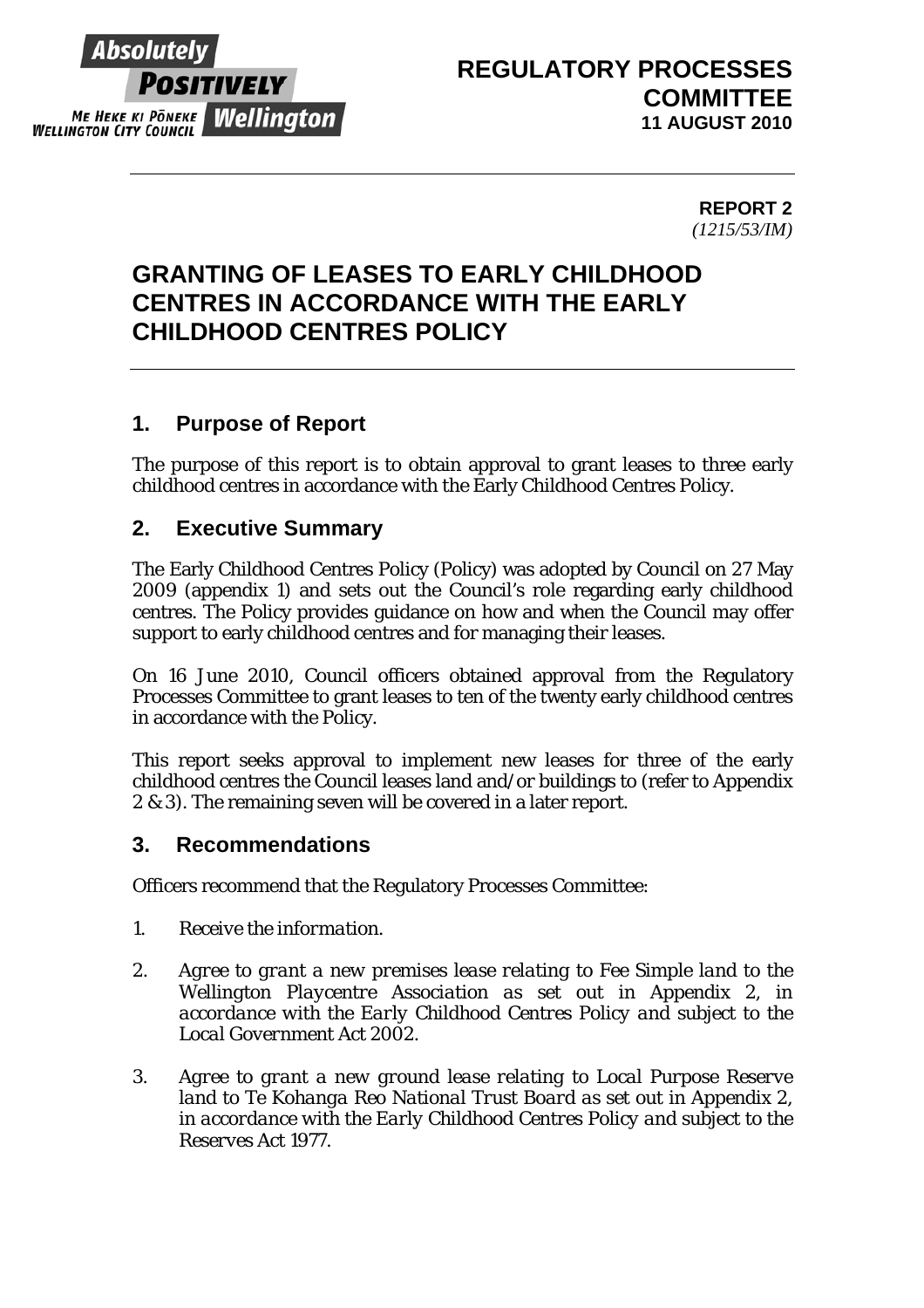- *4. Agree to grant a new premises lease relating to Local Purpose Reserve land to the Karori Childcare Centre Incorporated in accordance with the Early Childhood Centres Policy, with a reduction in rental to 2% of their income for the first 10 years of their new premises lease as set out in Appendix 2.*
- *5. Note that unless specified differently within the recommendations, the terms of the ground lease and premises leases are as follows: Commencement Date: 1 July 2010*

*Term: 10 years plus a 10 year right of renewal* 

*Ground Lease Rental: 1% of the revenue of each early childhood centre*

*Premises Lease Rental: 4% of the revenue attributable to each early childhood centre* 

*Incremental Rental: Where a centre has a rental increase greater than \$500.00 per annum the new rent will be phased in over a period of three years (as shown in Appendix 2).* 

- *6. Note any approval to grant a lease for Fee Simple land is conditional on:* 
	- *(i) appropriate consultation in accordance with section 138 of the Local Government Act 2002;*
	- *(ii) there being no sustained objections resulting from the abovementioned consultation or notification; and*
	- *(iii) the legal and advertising costs associated with preparing the leases are met by the Lessee.*
- *7. Note that any approval to grant premises leases and ground leases for Local Purpose land is conditional on:* 
	- *(i) the leases being publicly notified in accordance with section 119 and 120 of the Reserves Act 1977;*
	- *(ii) there being no sustained objections resulting from the abovementioned consultation or notification; and*
	- *(iii) the legal and advertising costs associated with preparing the leases are met by the Lessee.*
- *8. Agree that the Chief Executive will finalise and negotiate the lease details.*

## **4. Background**

On 27 May 2009, the Strategy and Policy Committee agreed to adopt the Early Childhood Centres Policy. The key change to the majority of the centres related to the rent they would pay under the new Policy.

On 16 June 2010 Council officers obtained the Regulatory Processes Committee's approval to implement the Policy to ten early childhood centres who lease land and/or buildings from Council.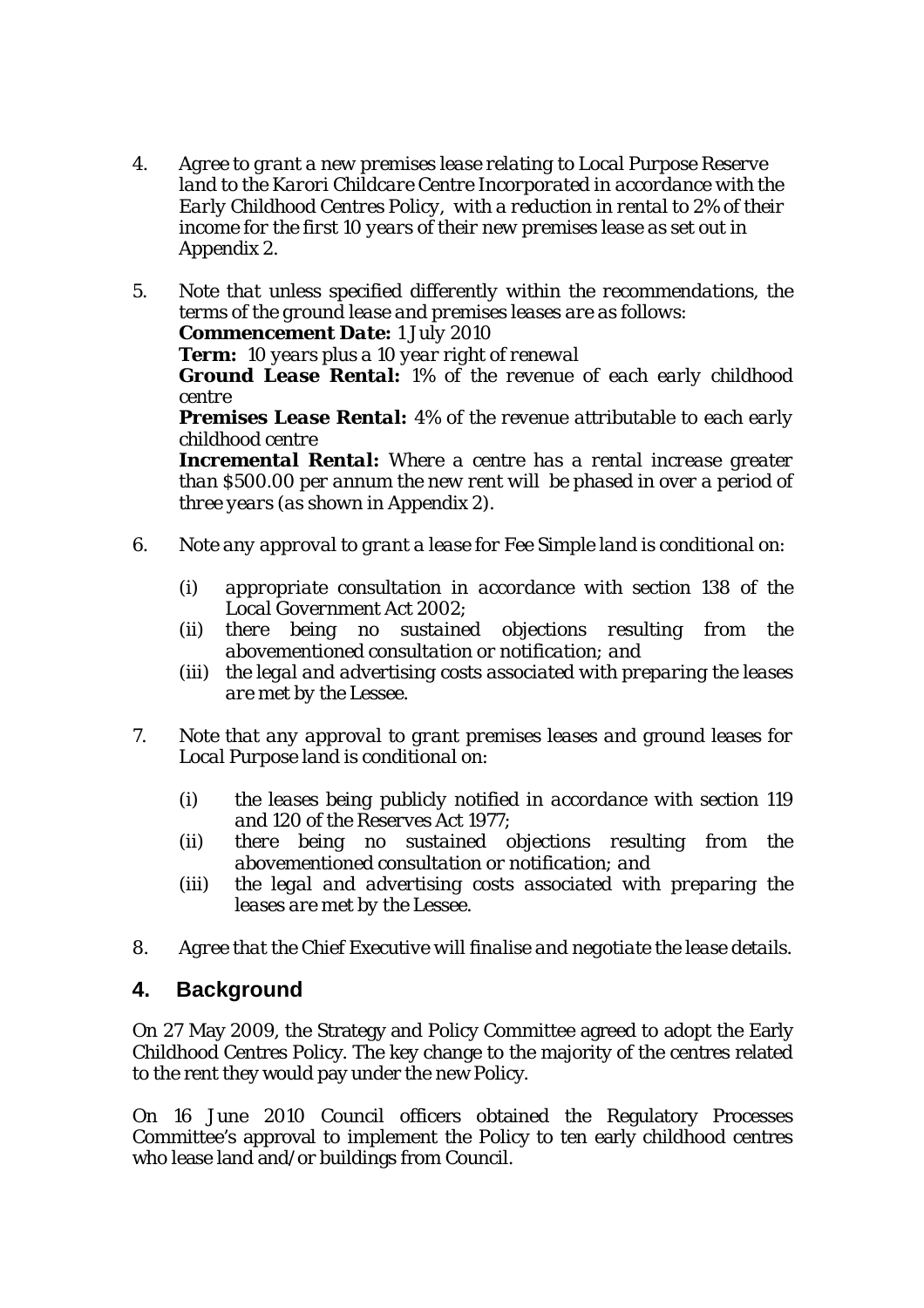This report deals with three of the early childhood centres. There are four remaining centres where the underlying status of the land requires reclassification to permit early childhood centre use. Officers have not completed negotiations with the remaining three centres.

## **5. Discussion**

The Policy sets out standard provisions for rental determination and management provisions that apply to all centres that have a lease with the Council. These standard provisions are as follows:

### *5.1 Term*

All centres will be granted a ten year term with a ten year right of renewal.

### *5.2 Rental*

Rentals are calculated on the basis of the current year's income for the centres. Payments throughout the year are made on the basis of the previous year's income and reconciliation is undertaken at the end of the year. A payment or refund may be due.

Rental for ground leases will be based on 1% and rental for premises leases and licences will be based on 4% of the revenue attributable to each centre. Revenue is defined in the Policy as being Ministry of Education (MOE) payments (excluding equity grants) and income received by each centre that constitutes payment for childcare services (including fees, donations and subsidies from Work and Income New Zealand).

Where a centre faces a rental increase greater than \$500 per annum as a result of renewing its lease, the new rent will be phased in over a period of three years as shown in Appendix 2 attached.

### *5.2.1 Karori Child Care Centre Incorporated*

The Policy makes provision for Council officers to consider a reduction in rental for those early childhood centres where asset investment has been made or maintenance costs incurred that add value to the premises.

As part of the Karori Town Centre Redevelopment Project which was undertaken by Council approximately ten years ago, the building that was initially occupied by the Karori Childcare Centre Incorporated (Centre) needed to be demolished. The Council arranged to relocate the Centre to their current location being 47 Beauchamp Street Karori in 2003.

The Council contributed \$50,000 towards relocation and redevelopment costs. The Centre paid for the remaining relocation and redevelopment costs through obtaining a grant from the MOE and fundraising which amounted to \$277,314.

The Council entered into a premises lease with the Centre from 1 November 2003 at a subsidised rental and a longer lease term than was usually given to early childhood centres in consideration of the asset investment made. The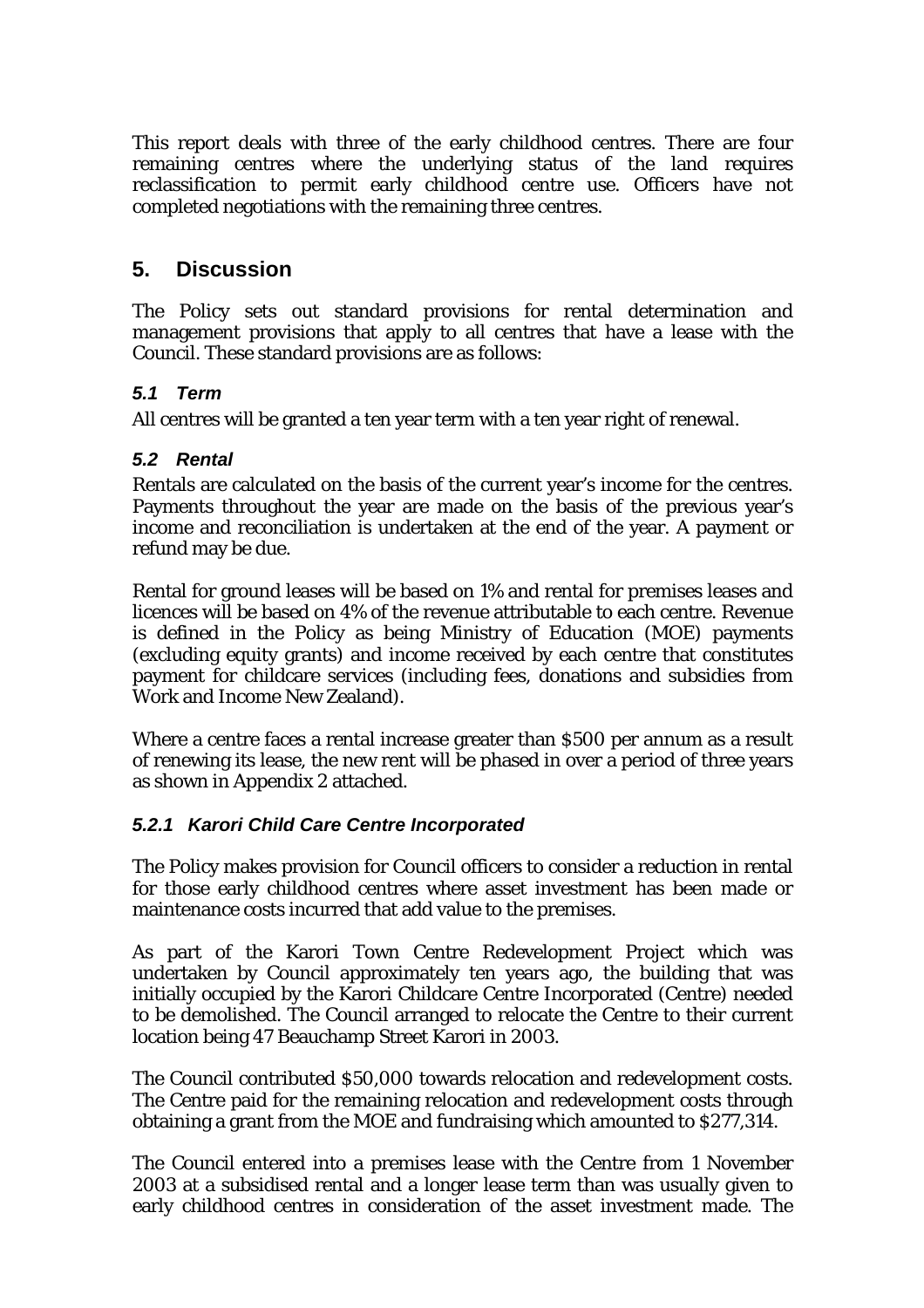Centre's rental under this lease is \$590.00 plus GST per annum. The lease is for a ten year term with a ten year right of renewal. The lease allows for the rent to be reviewed every three years. No rent reviews have been undertaken by Council to date.

In order to implement the Policy, the existing premises lease will be surrendered and a new lease granted with a ten year term with a ten year right of renewal commencing on 1 July 2010.

Officers believe that the Centre should receive a rental reduction for their premises lease from 4% of their income to 2% of their income for the first ten years of their new premises lease. After the initial ten years, the Centre will be charged at 4% of their income like all other centres with a premises lease.

If the Centre was to be charged rental at 4% of their income, the Centre would be paying approximately \$15,296.30 plus GST per annum once the phase in period had ended. If the Centre is given a reduction in rental at 2% of their income, the Centre would be paying approximately \$7,648.20 plus GST per annum at the end of the phase in period. Accordingly, officers recommend that that the Centre is granted a reduction in rental to 2% of their income for the first ten years of their new lease. Refer to Appendix 2 for rental details at 2%.

### *5.3 Maintenance Obligations*

Where a centre has a ground lease, the centre is responsible for all maintenance and compliance costs associated with the building.

Where a centre has a premises lease, the Council is responsible for all exterior and deferred maintenance, compliance costs to meet requirements of the Building Act 2004 and building insurance. The centre is also responsible for all interior maintenance.

Centres with leases are responsible for electricity, water rates and the legal and advertising costs for preparing a new lease when the lease expires or is varied, whether the centre owns the building or not.

# **6. Conclusion**

Council officers recommend that the Regulatory Processes Committee give their approval to proceed with implementing the Policy to three early childhood centres who lease land and/or buildings from the Council.

Contact Officer: *Hanita Shantilal, Senior Property Advisor, Property Management.*